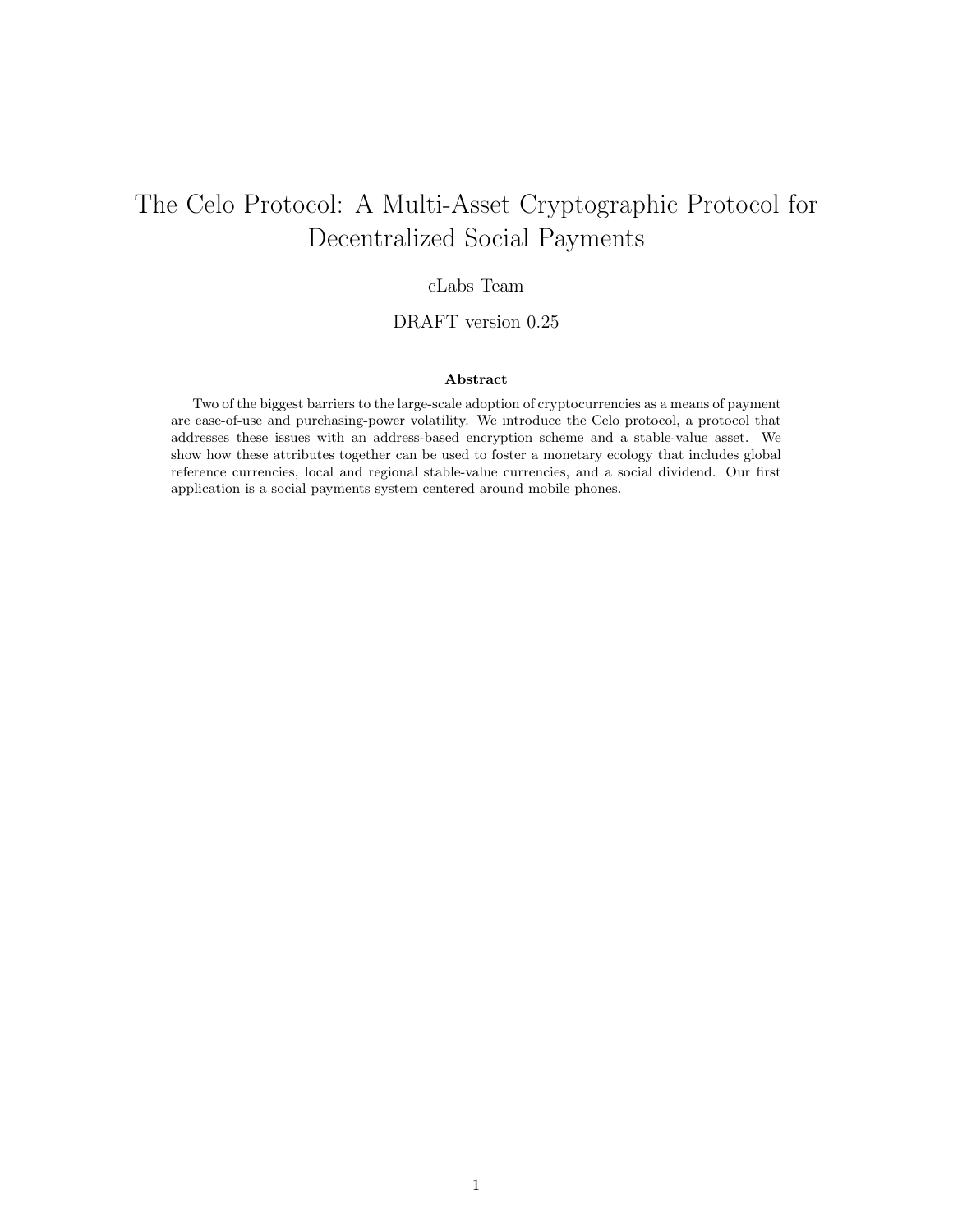# Contents

| 1                       |                                          | Introduction                                                                    |  |  |  |  |   | 3              |
|-------------------------|------------------------------------------|---------------------------------------------------------------------------------|--|--|--|--|---|----------------|
| $\mathbf{2}$            | Ease of Use through Lightweight Identity |                                                                                 |  |  |  |  | 3 |                |
|                         | 2.1                                      |                                                                                 |  |  |  |  |   | $\overline{4}$ |
|                         |                                          | 2.1.1                                                                           |  |  |  |  |   | $\overline{4}$ |
|                         |                                          | 2.1.2                                                                           |  |  |  |  |   | $\overline{4}$ |
|                         |                                          | 2.1.3                                                                           |  |  |  |  |   | 5              |
|                         |                                          | 2.1.4                                                                           |  |  |  |  |   | 5              |
|                         | 2.2                                      | Aggregating Reputation Signals through Encrypted EigenTrust                     |  |  |  |  |   | 6              |
|                         |                                          | 2.2.1                                                                           |  |  |  |  |   | 6              |
|                         |                                          | Privacy-Preserving EigenTrust through Zero-Knowledge Proofs<br>2.2.2            |  |  |  |  |   | $\overline{7}$ |
|                         |                                          | 2.2.3                                                                           |  |  |  |  |   | 7              |
|                         |                                          | 2.2.4                                                                           |  |  |  |  |   | $\overline{7}$ |
| 3                       |                                          | <b>Stabilizing Value</b>                                                        |  |  |  |  |   | 7              |
|                         | 3.1                                      |                                                                                 |  |  |  |  |   | 8              |
|                         | 3.2                                      |                                                                                 |  |  |  |  |   |                |
|                         | 3.3                                      |                                                                                 |  |  |  |  |   | -9             |
|                         |                                          |                                                                                 |  |  |  |  |   |                |
|                         | 3.4                                      | Price Discovery and Mechanics of Reserve Asset Purchasing 10                    |  |  |  |  |   |                |
| $\overline{\mathbf{4}}$ |                                          | Governance and Incentives                                                       |  |  |  |  |   | 10             |
|                         | 4.1                                      |                                                                                 |  |  |  |  |   | <sup>10</sup>  |
|                         | 4.2                                      | Bolstering Reserves and Contracting Stable-Value Currency Supply when Needed 11 |  |  |  |  |   |                |
|                         | 4.3                                      |                                                                                 |  |  |  |  |   |                |
|                         | 4.4                                      |                                                                                 |  |  |  |  |   |                |
|                         |                                          | 4.4.1                                                                           |  |  |  |  |   |                |
|                         |                                          | Introducing Regional Currencies and Broadening the Reserve Base 12<br>4.4.2     |  |  |  |  |   |                |
|                         |                                          | 4.4.3                                                                           |  |  |  |  |   |                |
|                         |                                          | 4.4.4                                                                           |  |  |  |  |   |                |
| 5                       |                                          | Conclusion                                                                      |  |  |  |  |   | 13             |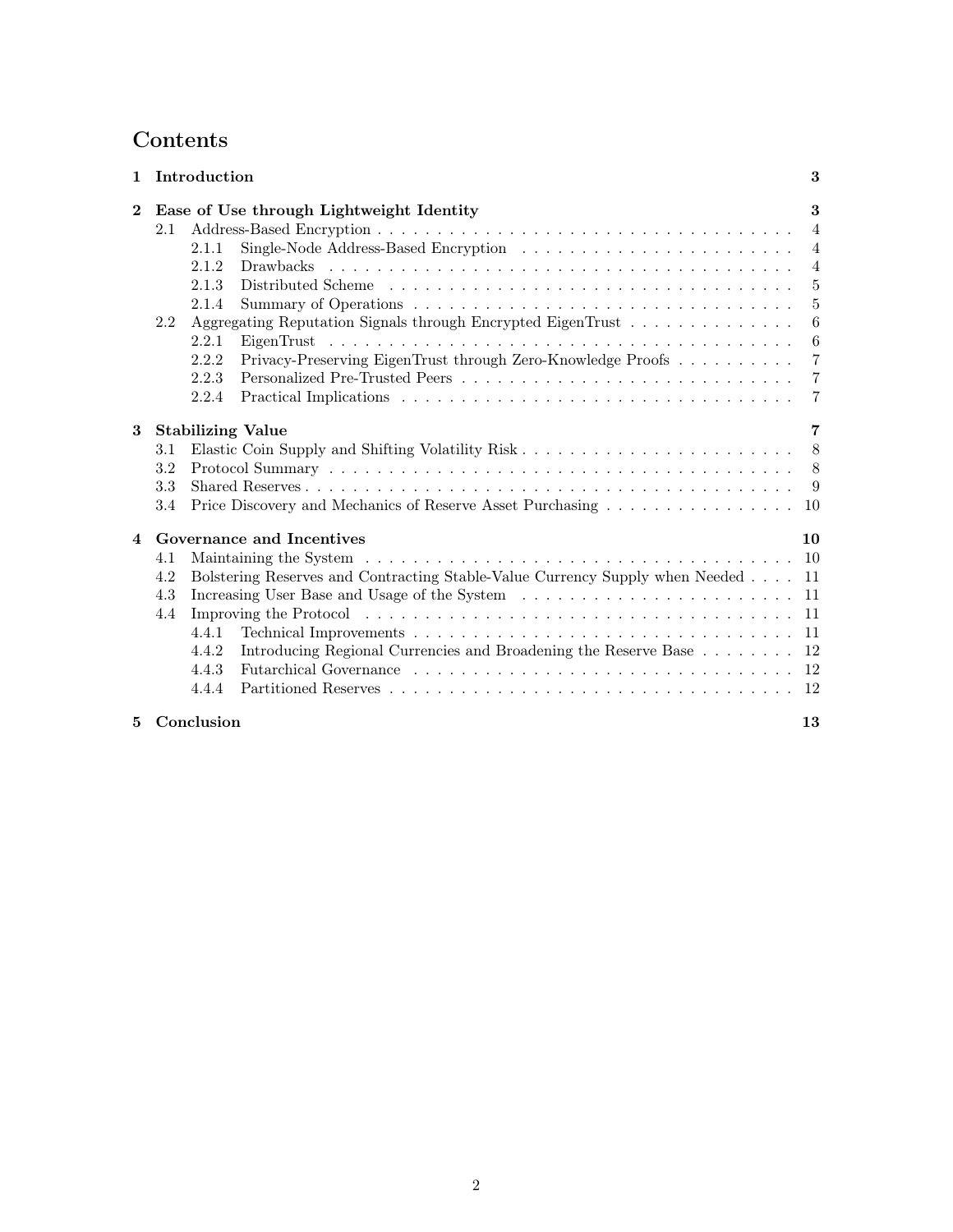# <span id="page-2-0"></span>1 Introduction

Cryptocurrencies have several advantages to fiat currencies as a means of payment. They enable transfer of value that is much faster than a bank wire, at lower cost (especially for international payments), in a publicly auditable and secure manner, using a technology that is globally accessible so long as you have a smartphone. Further, cryptocurrencies can be programmed; allowing financial contracts, escrow, and insurance, all without intermediaries.

However, at the moment, there are several barriers to the mainstream adoption of cryptocurrencies as a means of payment. First, due to deterministic supply rules and unpredictable coin demand, successful coins<sup>[1](#page-2-2)</sup> experience deflationary price instability. As a result, users rationally prefer to use them as a store of value rather than a medium of exchange. Second, even when people do wish to use price-volatile cryptocurrencies as a means of payment, they need to generate a private/public key pair to receive a payment, and enter in somebody's public key in order to send a payment. While these may seem small obstacles, experience has shown that small differences in user experience lead to large differences in usage outcomes.

For a cryptographic social payments system to prosper, sending a payment should be as easy as sending a text message, and the volatility of the currency should be minimal. We describe the Celo protocol, a protocol that addresses each of these issues. To address ease of sending payments, the Celo protocol introduces a cryptographic scheme that we call address-based encryption, in which participants verify a series of cell-phone number-to-public-key mappings, allowing users to then use their friends' cell phone numbers as public keys.

To address stability of value, the Celo protocol introduces an asset whose value is stabilized using a monetary policy with elastic supply rules, backed by a variable-value reserve. Further, it introduces a governance structure that allows the protocol to create a family of local, regional, and utility stablevalue currencies, where the introduction of new successful stable-value coins to the family strengthens the stability characteristics of the existing coins.

Finally, the Celo protocol introduces a mobile block reward mechanism in which all users involved in transactions are also able to participate in verifications, creating a broad participant base and making block rewards more accessible to day-to-day users.

Together, these underpin a compelling social payments protocol.

# <span id="page-2-1"></span>2 Ease of Use through Lightweight Identity

An important obstacle for the mainstream adoption of cryptocurrencies as a means of payment is the lack of intuitive, decentralized public key infrastructures. As a result, in order to send a payment in today's decentralized systems, users must know the public key of the intended recipient (unless they are operating through a centralized gateway). And in order to receive a payment, a user must first set up a private/public keypair and broadcast it. It would be far easier to send a payment directly to an email address or phone number, and to be able to receive a payment without having to first set up a wallet.

Identity-based encryption [\[18\]](#page-13-0) holds promise towards this end. In this scheme, when Alice wants to send an encrypted message to Bob at bob@company.com, she can simply use the public key string bob@company.com, without needing to obtain Bob's public key certificate. While a cryptocurrency system based on identity-based encryption would lead to a much more seamless user experience, both the original proposal and subsequent implementations [\[4,](#page-12-1) [6\]](#page-12-2) are hindered by the fact that they require a trusted third party, called a private-key generator, to generate private keys. As a result, these schemes are less useful in open, permissionless systems.

<span id="page-2-2"></span><sup>1</sup>Academics, regulators, entrepreneurs and others use "coin" and "token" interchangeably to describe assets that function as a digital representation of value native to a distributed ledger. In this paper, we refer to 'digital assets,' 'coins,' 'cryptocurrencies' and 'tokens' with general interchangeability.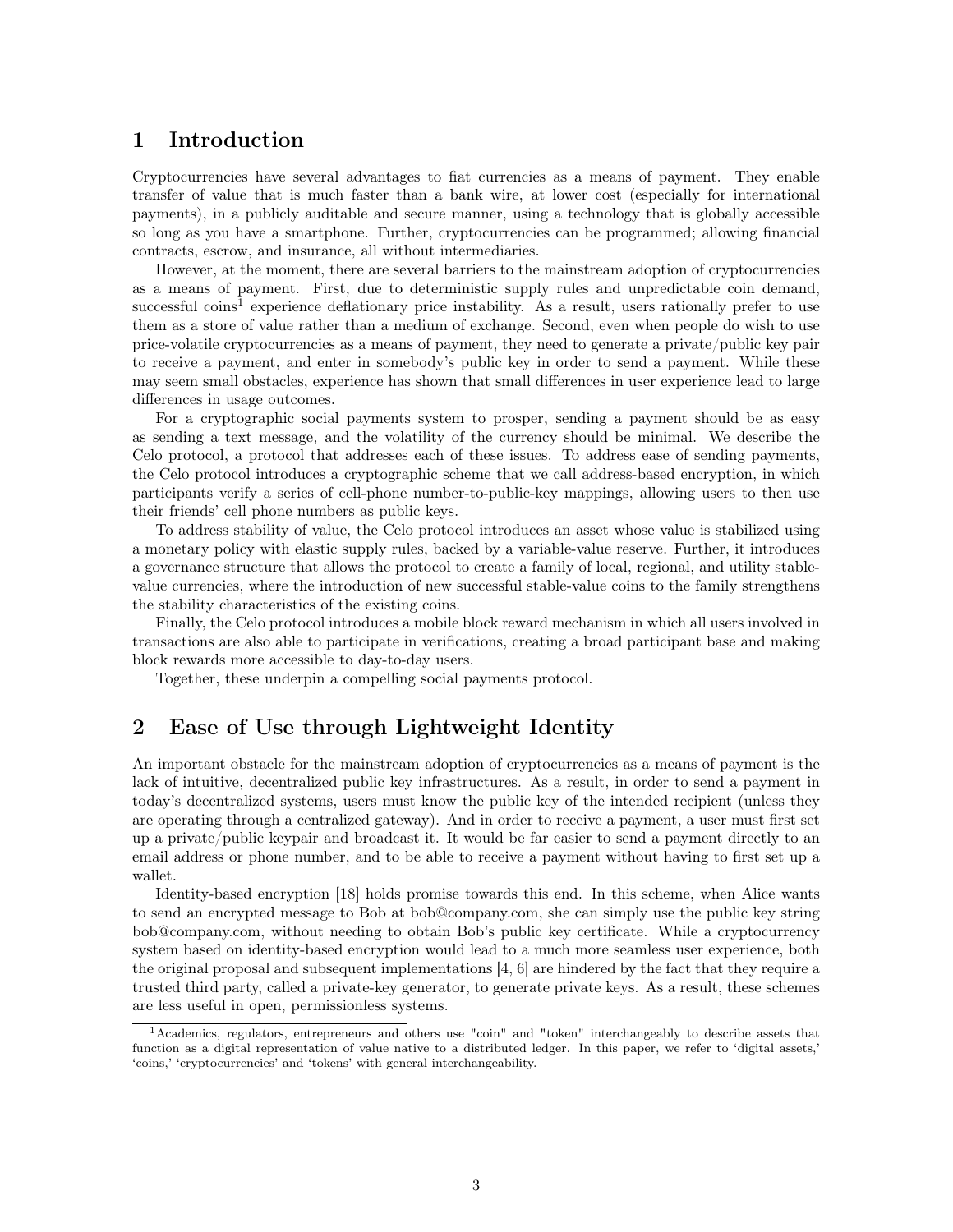## <span id="page-3-0"></span>2.1 Address-Based Encryption

We propose a variant on identity-based encryption, called address-based encryption. Rather than directly using an e-mail address or phone number as a public key, and then relying on a trusted privatekey generator to generate a corresponding private key, we have users generate their own private/public key pair in the traditional manner. The user then registers their public key in a public, append-only database that stores [address -> public key] tuples. This database is functionally decentralized, so that no central owner is responsible for storing, managing, or maintaining the database, but logically unified, so that everybody can at any time see all the entries in the database. Crucially, the [address -> public key] tuples are attested to by a peer-to-peer network. To perform attestation, randomly selected validators in the network send a signed and secure message to the registrant, who then signs the message with her private key and returns it to an Attestations smart contract. The Attestations contract checks that the validator did indeed send the message, and that the signature matches the public key of the recipient.

This protocol works not just with email addresses, but with any channel to which a secure message can be sent, for example, a cell phone number, an IP address, or even a bank routing and account number. Further, arbitrary strings may be appended to the address in the database key, allowing multiple public keys to be stored for each address, each for a different application. As a consequence, the encryption scheme supports a large number of cryptographic applications, from two-factor authentication to decentralized social networks, without relying on trusted third-parties.

For the social payments use case, it allows for two important features. First, a user can send Celo currencies to a friend by using her phone number as the public key, allowing easy payments to contacts. Second, a user can send Celo currencies to a friend even if the friend has not yet downloaded a Celo wallet.

#### <span id="page-3-1"></span>2.1.1 Single-Node Address-Based Encryption

For the purposes of explanation, we begin by describing a simplified version of the address-based encryption scheme in which a single node, called a validator node, maintains the state of the system.

The key role of the validator node is to maintain a public, append-only database of [address -> public key] mappings. In the single node case, the validator node is similar to a traditional key server except that it not only stores the [address -> public key] mappings, but also attests to them as follows:

When a user wishes to register a public key with the scheme, they generate a private/public key pair, and then submit their [address -> public key] mapping to the validator node. (In our use case, the address is the cell phone number of the user, but in the general case it could be any address to which a secret message can be sent.) The validator node sends a signed secret message to the address in the entry. The user then sends that message to an Attestations smart contract, which verifies both signatures by decrypting them with the public keys of the user and the validator. If the decrypted message matches the secret message, the smart contract writes the following entry to the database [address, user public key, secret message, user signed secret message, validator signature].

#### <span id="page-3-2"></span>2.1.2 Drawbacks

This simplified version has the following drawbacks:

Address harvesting. A publicly viewable database with unencrypted phone numbers allows spammers to harvest the cell phone numbers of all of the users. To address this, we can store a one-way hash of the address rather than the address itself. To increase the entropy of the underlying string (to make reversing the hash more difficult) we may append a pepper to the string to be hashed<sup>[2](#page-3-3)</sup>.

<span id="page-3-3"></span> ${}^{2}$ Even with an appended pepper, the following scenario is possible: a spammer one-way hashes every possible 10 digit number along with every possible pepper, and then checks to see which hashed values are in the database. However, harvesting at high cost is possible even today, by taking every possible 10 digit number, sending an SMS to each, and seeing if it goes through. Therefore, our goal would be to make the effective cost of decryption more expensive than the cost of sending a bulk SMS.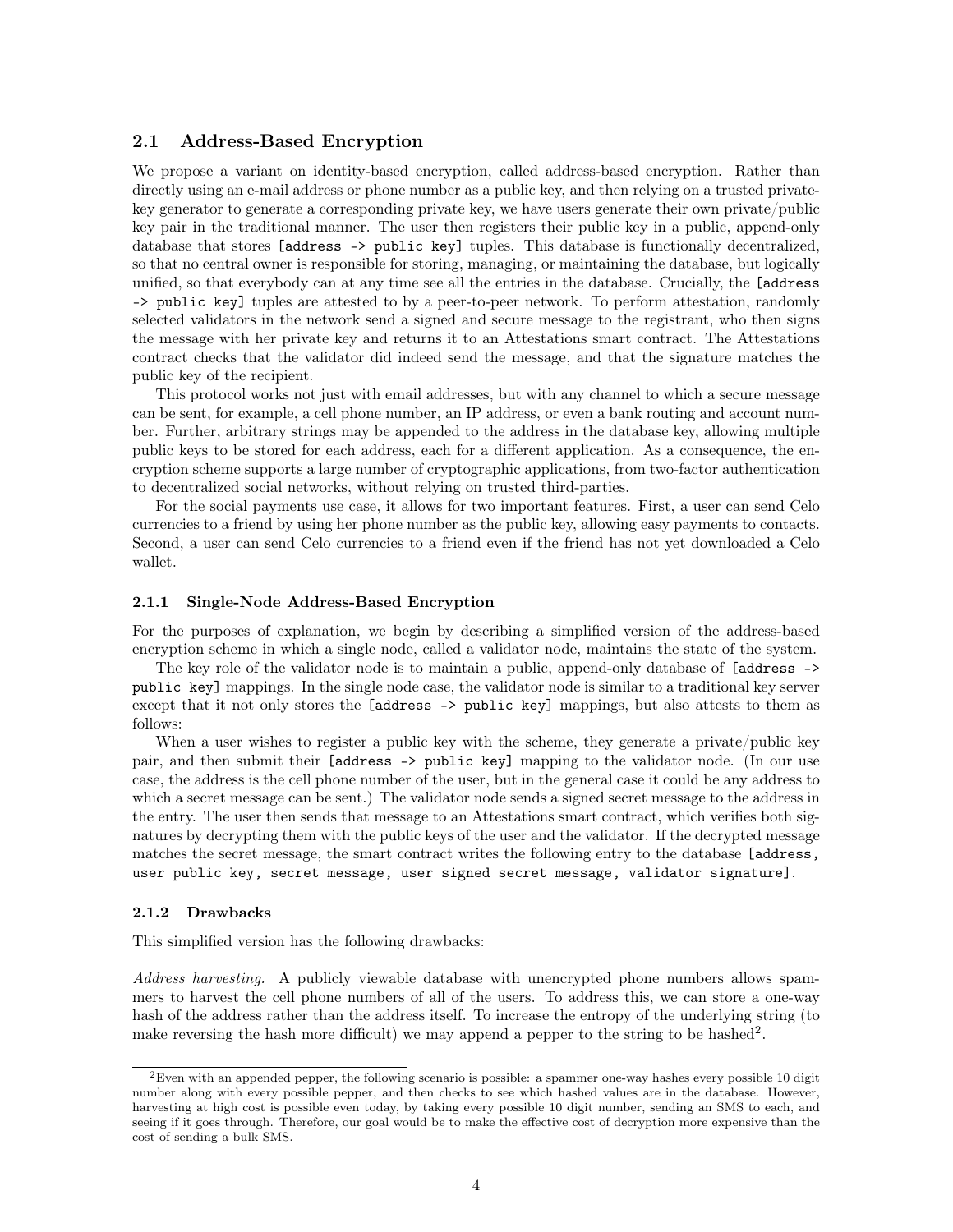Single key per address. In practice, people may want to store multiple public keys associated with their address. The simplified protocol gives no mechanism to do so. As a solution to this, we can allow the key to be the hash of an address concatenated with an optional arbitrary string. This allows, for example, Bob to store an application key at hash("4155551212 | | application\_name"), or an ephemeral application key at hash("4155551212 || application\_name || 20171117").

Node failure. Any model that relies on a single node to maintain state is susceptible to that node failing. We can address this by having multiple nodes participate in maintaining the state. (In doing so, we must also ensure that only a small number of nodes send a secret message to a user issuing a attestation request, to avoid overloading the user.) In this model, the secret message must also be verifiable by other validators, even if they did not construct it. This is achieved by signing the message with the private key of the validator sending it. To avoid repeat-attacks, each message from the same validator must be unique.

Malicious Validator. A malicious validator node may choose to bypass the message/response step, and instead, write an entry to the ledger in which they choose somebody else's address, generate their own key pair for that address, and then sign the secret message with the private key that they generated. Doing so allows the validator to spoof an address, claiming payments intended for somebody else. We can address this by requiring consensus between multiple validators who have no mechanism to collude.

Transaction Transparency. If we are using hashed phone numbers as public keys, then a traditional bitcoin-style blockchain will allow a user to see the transactions of the contacts in their address book. We can address this by implementing the computationally efficient version of zk-snarks as described in [\[12\]](#page-12-3).

DDoS. Finally, a malicious user may submit thousands of bogus requests to the validator, both tying up the validator and effectively using the validator as a spam agent. We can mitigate this by introducing a cost to attestation.

### <span id="page-4-0"></span>2.1.3 Distributed Scheme

We introduce here a distributed scheme that introduces each of the features suggested above. In this scheme, rather than the single validator node we describe in Section [2.1.1,](#page-3-1) a peer-to-peer network of multiple validator nodes maintains the database. The network is open and permissionless; anybody may join as a validator, and validators may leave and rejoin the network at will. Each validator maintains a full copy of the attestation pending queue and attested user database. For each attestation request, validators are chosen at random to handle the attestation.

An attestation workflow would then look like this. First, a user will issue an attestation request by sending the request to the Attestations smart contract, along with an attestation fee. The Attestations contract then selects a validator at random from the validator set and generates a message for the validator; the validator then signs that message, sends it to the registrant, who also signs it and sends it back to the Attestations contract. The Attestations contract then verifies the signatures of the registrant and the validator, and if they match, then records the attestation. Most dapps will require multiple attestations, in which case, if there are not enough attestations recorded on the chain, they will simply request more.

Having multiple validators addresses the node failure issue. Requiring multiple attestations addresses the malicious validator issue. The attestation fee addresses the DDos issue. And the attestation requests are issued as a hash of the (address | pepper | application string), so as to avoid address harvesting, and to allow for multiple keys per address.

#### <span id="page-4-1"></span>2.1.4 Summary of Operations

An alternative way of framing the protocol is in describing the roles and operations allowed to each node in the system.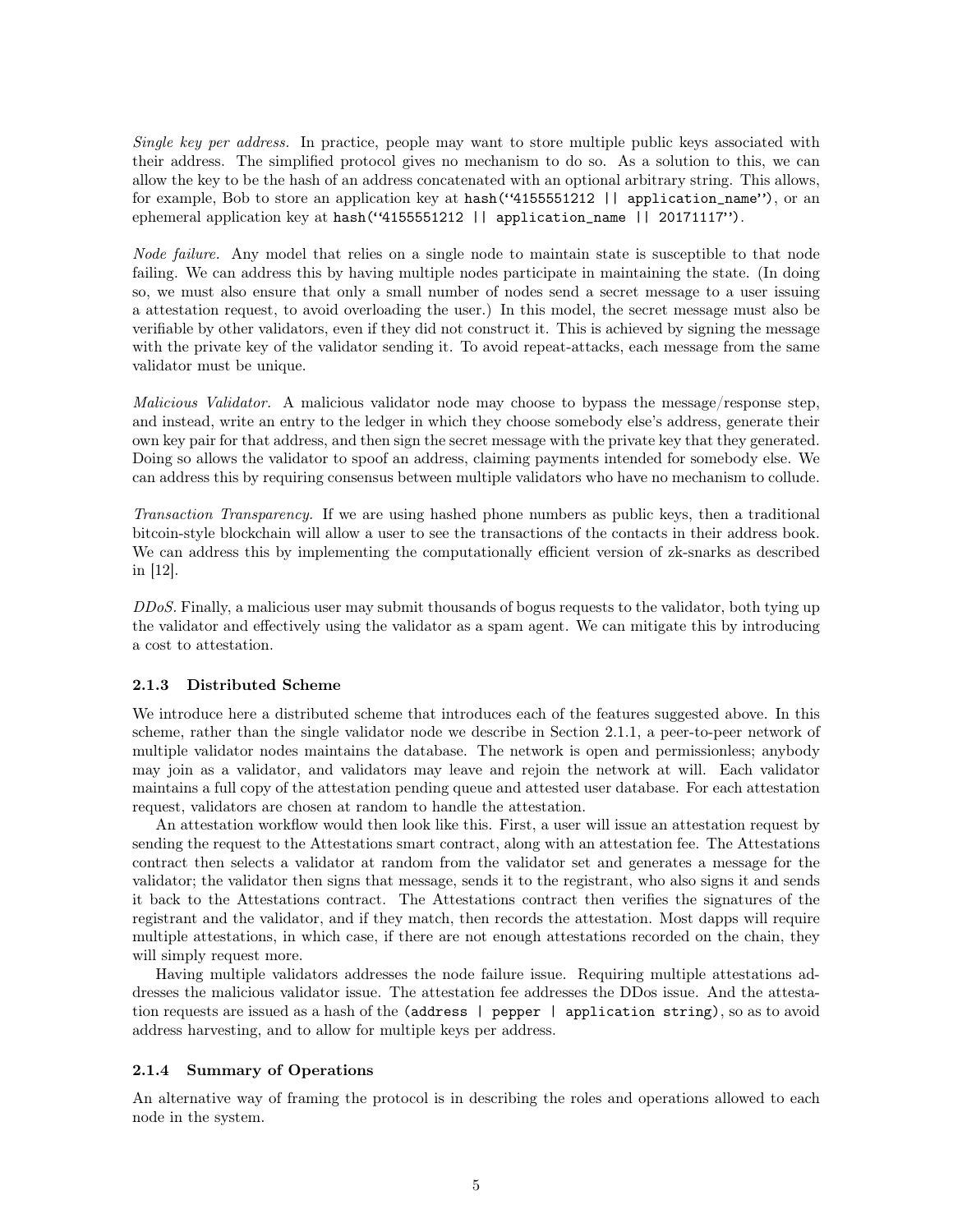Any user may:

• request verification of a public key associated with her address, by broadcasting her [hash(address | optional appended string) -> public key] tuple to the verification pending queue

A verified user may:

- add a new public key by creating a [hash(address | optional appended string) -> public key] mapping
- revoke any public key associated with their address
- change any public key associated with their address
- A validator may:
- compete with other validators for the right to write a block and send a secret message to the addresses on the verification pending queue, and validate the signed responses of the previous block's verifications.

Anybody may:

• look up the public key for a given address hash (or address hash  $\parallel$  string concatenation) in the verified user database.

## <span id="page-5-0"></span>2.2 Aggregating Reputation Signals through Encrypted EigenTrust

Once there exists a decentralized mapping of phone numbers to public keys, it can be used to bootstrap a reputation system that helps users determine the trustworthiness of any new users they may transact with.

A person's cell phone contact list is a rough first-order proxy for a list of people in whom she has a certain level of trust. One can imagine refining this trust proxy through explicit signals (for example, a user may rate people in her contact list in an application-specific manner, or attest to whether a contact in their address book is a person or not), and implicit signals (for example, if a user makes a payment to somebody in her contact list). These signals can be maintained locally, on the user's cell phone, without sharing them with anybody else.

Such address-book based trust signals define a trust network that is both logically decentralized and functionally decentralized. No single entity stores or has visibility into the entire trust network; each user simply knows the people whom they trust, and the level to which they trust them. We describe below how to compute sybil-resistant, privacy-preserving aggregate reputation scores given this decentralized trust network.

#### <span id="page-5-1"></span>2.2.1 EigenTrust

EigenTrust [\[14\]](#page-12-4) is a decentralized algorithm for computing global reputation scores, given pairwise local trust scores. The key intuition behind EigenTrust is that a person's reputation score can be defined as the number of people who trust that person, weighted by their reputation scores. This recursive computation converges for all nodes to the principal eigenvector  $\vec{t}$  of the trust matrix T, where  $T_{ij}$  is number between  $0$  and  $1$ , and whose magnitude is proportional to the relative level that node  $i$  trusts node  $j^3$  $j^3$ .

In EigenTrust, the principal eigenvector of  $T$  is computed using a distributed variant of the Power Method [\[20\]](#page-13-1). In the context of a social payments network, it would proceed as follows: The trust network  $T_{ij}$  would be some variant of the payment network, where  $T_{ij}$  would be nonzero if node i has paid node  $j$ , and node  $j$  is in the address book of node  $i$ . Each node stores their own current  $t_i$ , and has access to the values of  $T_{ij}$  in row i and column j (the people with whom the node has interacted). The principle eigenvector  $\vec{t}$  would then be computed in an iterative fashion as follows. At

<span id="page-5-2"></span><sup>&</sup>lt;sup>3</sup>An alternative way to frame the problem is to compute the stationary distribution of the ergodic Markov chain described by the trust network.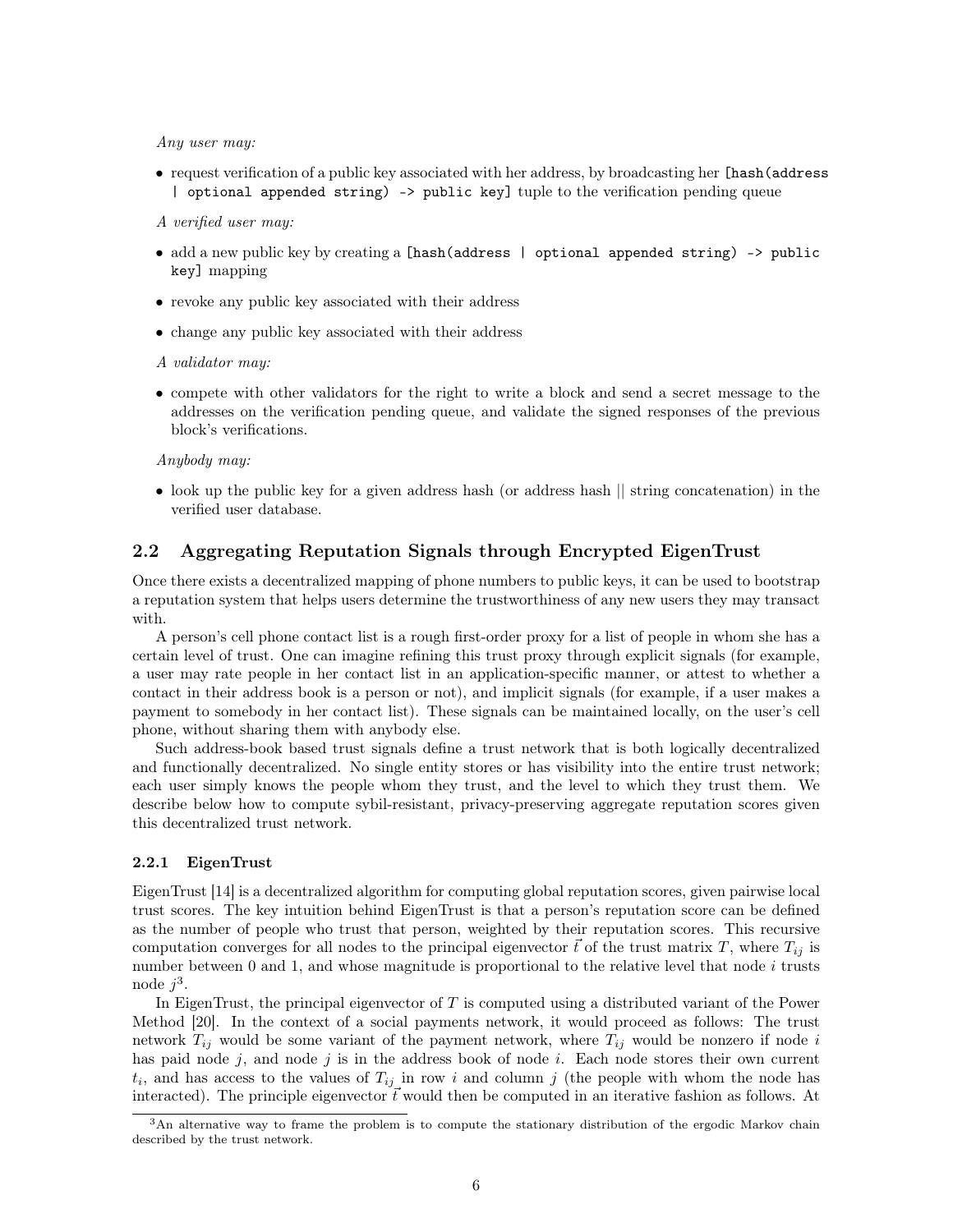each iteration, each node send across their  $t_i \cdot T_{ij}$  scores to each node j that they've paid in the past. The nodes j wait to receive all of the scores from the nodes that have paid them in the past, and then compute their own  $t_j$ , and then pass their  $t_j \cdot T_{jk}$  along to the nodes k that they have paid.

#### <span id="page-6-0"></span>2.2.2 Privacy-Preserving EigenTrust through Zero-Knowledge Proofs

There are two differences between the algorithm we propose and the original EigenTrust algorithm.

First, the simplified description above allows nodes to lie about their own  $t_i$ . The original Eigen-Trust algorithm addresses this by relying on score managers to steward the computation of  $t_i$  for each node. In the original scheme, each node has three score managers, assigned at random through a distributed hash table, who store the  $T_{ij}$  values for each node and compute and store  $t_i$  for each node. While this addresses the dishonest node attack, it is not ideal in the social payments scenario, as it requires sharing transaction information with other peers in the network. We address this by having each peer perform the computation themselves, as per the simplified version, but also prove, to a high probability, to all adjacent nodes that they have performed the computation correctly. One can do so by constructing a zero-knowledge proof using a variety of cryptographic means, including [\[10,](#page-12-5) [3,](#page-12-6) [5\]](#page-12-7).

#### <span id="page-6-1"></span>2.2.3 Personalized Pre-Trusted Peers

Second, in order to break malicious cliques, and to ensure convergence of the power method and uniqueness of the principal eigenvector, EigenTrust introduces the notion of pre-trusted peers, a group of peers that are active and assumed to be universally trusted. This ensures that the graph is acyclic and strongly connected (and that the matrix is irreducible and that the problem is well-conditioned). However, it requires the system to define a set of universally trusted peers, and concentrates outsized power to confer reputation in those pre-trusted peers.

We can address this through personalization. Rather than computing a single global reputation vector, the system can compute a personalized global reputation vector for each peer, that gives the reputation score of each peer  $j$  in the network from the point of view of a single peer  $i$ . To compute personalized EigenTrust for peer  $i$ , one can simply perform a traditional EigenTrust computation, but use the contact list of peer  $i$  as the set of pre-trusted peers.

This is far more computationally expensive than a single EigenTrust computation; however, we apply many of the computation-saving techniques that enabled personalized PageRank [\[13\]](#page-12-8) to a personalized EigenTrust computation.

#### <span id="page-6-2"></span>2.2.4 Practical Implications

For the social payments case, in which people text money to friends, the address-based encryption scheme suffices as a lightweight identity proxy, allowing people to send money directly to people's cell phone numbers, even if they have not signed up for a wallet.

As people are interested in using the protocol to pay people outside of their direct circle of contacts, it is useful for a user to be able to aggregate the trust signals of those in their network to make purchase, payment, and credit decisions, and to mitigate bad actors.

Further, a reputation scheme as we described enables a more robust identity scheme. Most identity schemes are based on attestations from others, and it would be useful to be able to weight those attestations by the reputation score of the attestor.

# <span id="page-6-3"></span>3 Stabilizing Value

Perhaps the biggest hurdle to the use of cryptocurrencies as a means of payment is their volatility. Consumers are unlikely to want to buy a volatile cryptocurrency to spend it, since the purchasing power of their accounts would fluctuate widely with market demand for the currency. Merchants who accept cryptocurrencies are likely to convert to fiat upon payment, because their business model does not involve speculating on cryptocurrencies. And the most successful cryptocurrencies today are not just volatile but deflationary – their success leads to their price rising; as a result, prices denominated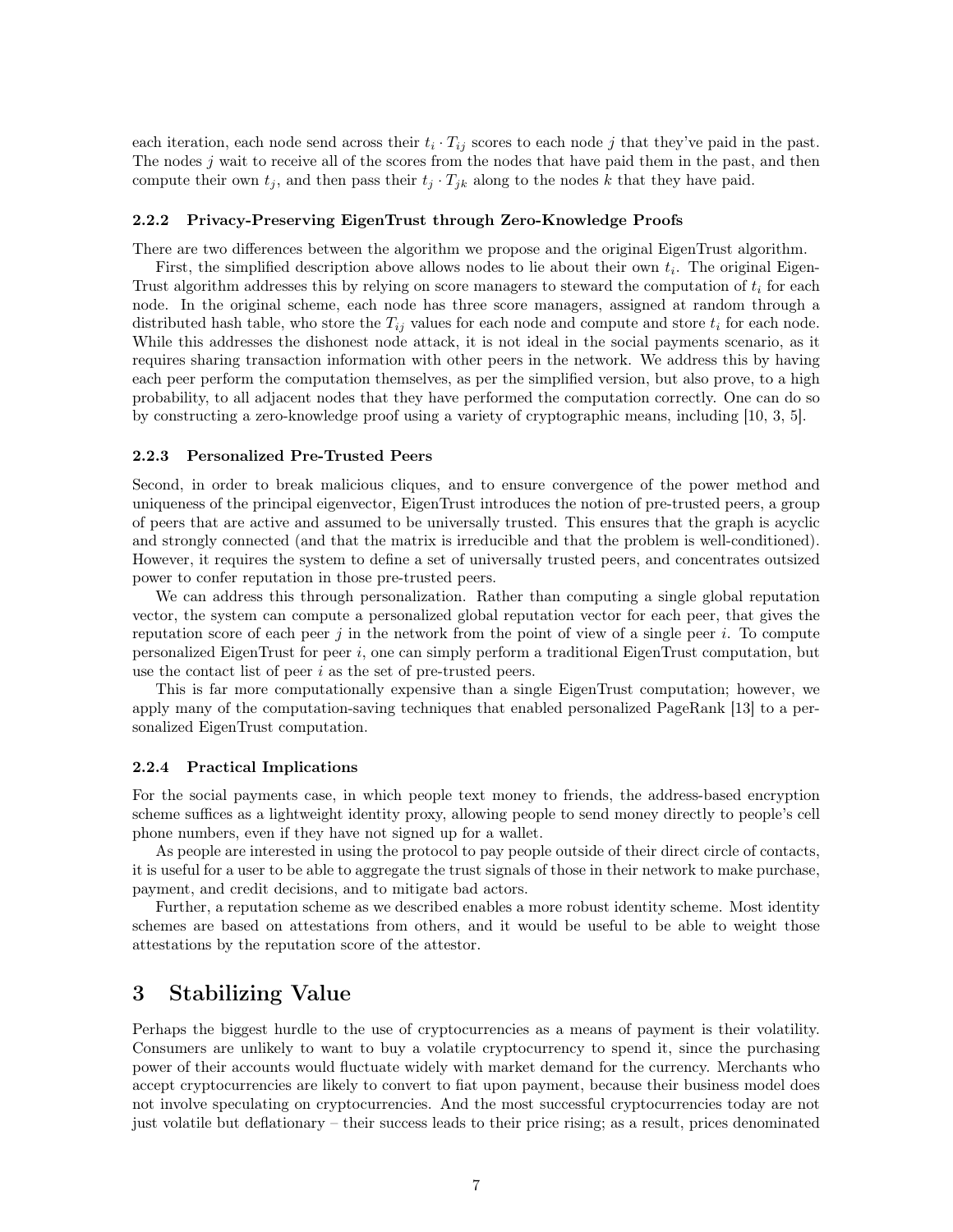in the currency fall. Rational behavior would be to use such currencies as a store of value rather than a medium of exchange, and in practice that is what has happened.

Stable-value cryptocurrencies would bring a number of benefits to the cryptocurrency ecosystem. For one, stable prices remove a considerable barrier for using cryptocurrencies as a medium-of-exchange; salaries, prices of goods, fixed obligations, can all be set in a stable value cryptocurrency without requiring either party to speculate on the future value of the currency. Further, financial contracts are more easily built with a stable value coin, because the issuer can separate the function of the contract from the price risk of the currency in which it's denominated.

While a single stable-value currency would be helpful, a thriving cryptoeconomy is best-served by a family of stable-value currencies, much as it is well-served by the family of variable-value cryptoassets that we have today. Certainly a cryptocurrency pegged to the US Dollar has several uses, from social payments in the US, to user-initiated dollarization in hyper-inflationary markets, to the efficient settlement of high-frequency crypto-asset trades. At the same time, a cryptocurrency pegged to the Euro would also be useful for many purposes, as would a cryptocurrency pegged to the price of a basket of goods in Greece, as would a cryptocurrency pegged to the price of a barrel of oil, or housing in San Francisco. Stable-value local, regional, and utility currencies allow people to hedge price risk in their lives by denominating a portion of their personal economy in currencies that are stable vis-a-vis the price of the goods they regularly use.

## <span id="page-7-0"></span>3.1 Elastic Coin Supply and Shifting Volatility Risk

Several protocols have been proposed for a decentralized stabilized value cryptocurrency (for example [\[17,](#page-13-2) [2,](#page-12-9) [1,](#page-12-10) [19\]](#page-13-3)). While a full review of these proposals is outside of the scope of this paper, they generally share two properties. First, rather than a deterministic coin supply rule (in which the coin supply and growth rate are determined in advance, independent of exogenous information), they each introduce an elastic coin supply rule, that stabilizes the value of the coin by adjusting the supply of the coin to match the demand. Second, they each introduce a multi-asset ecology, in which one coin is intended to be stable, while one or more complementary crypto-assets bear the risk of a decrease in stablecoin demand (and receives a reward in the case of an increase in stablecoin demand). In essence, they each shift volatility risk from the coin holders to the complementary asset holders.

The Celo protocol utilizes the same two key intuitions, with five novel features: (a) it introduces a multi-asset tiered reserve that supports several local and regional stable value currencies, (b) it sets expansion and contraction parameters that are tuned to the reserve ratio defined by the tiered reserve, (c) it introduces a decentralized exchange in which the different local and regional currencies and the reserve currency can be traded amongst one another without a central party, and that the protocol can use to perform expansions and contractions, (d) it releases block rewards and other incentives in the reserve currency, and (e) it has a governance mechanism in which long-term stakeholders in the reserve currency are responsible for governing the assets held in reserve and the new local currencies that are introduced.

## <span id="page-7-1"></span>3.2 Protocol Summary

At a high level, the protocol proceeds as follows:

- 1. The protocol establishes a fixed supply of assets, called Celo (also referred to as the Celo native asset), a portion of which is distributed over time. From the initial asset distribution, a portion is placed in reserve and diversified.
- 2. The protocol also establishes a means-of-payment currency, called the Celo Dollar, that is intended to be pegged roughly to the US Dollar, that adheres to the following elastic coin supply rule:

When coin supply needs to expand (when the price of Celo Dollar is above the peg), the protocol creates new coins, as in [\[17,](#page-13-2) [1,](#page-12-10) [2\]](#page-12-9). But rather than distributing them to token holders, it uses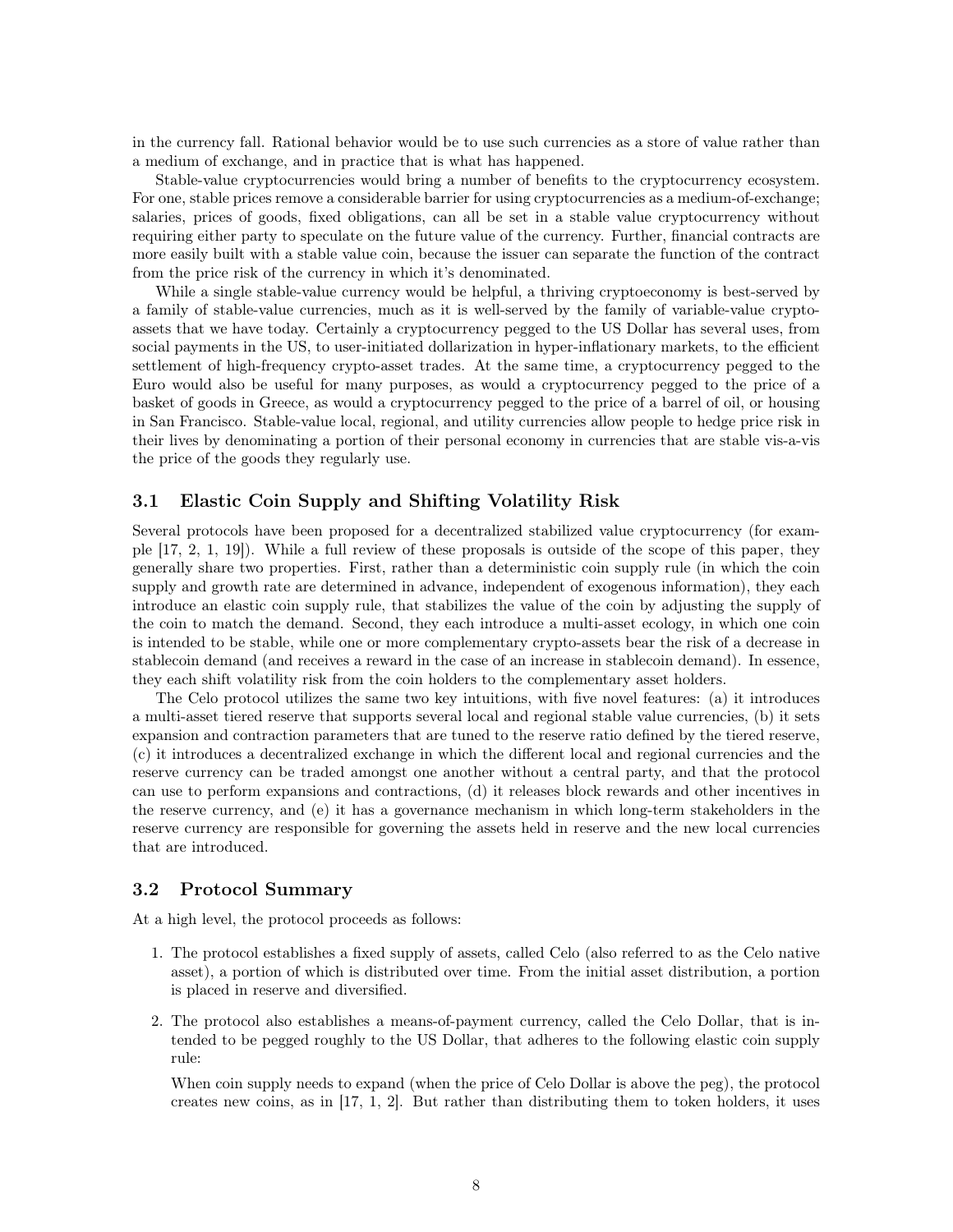them to purchase a basket of cryptocurrencies<sup>[4](#page-8-1)</sup> at market rates through a smart contract. These purchases get added to the reserves. This is analogous to a central bank expanding the money supply by buying financial assets on the open market and depositing them in the reserves.

When the coin supply needs to contract, the protocol uses reserve assets to buy Celo Dollars on the open market. This is analogous to a central bank selling financial assets on the open market in order to contract the money supply.

- 3. The protocol has a variable rate transfer fee on Celo's native asset, to encourage long-term holding of the reserve currency. The proceeds from the fee goes to bolster the reserves, and the rate is based on the reserve ratio – the lower the reserve ratio, the higher the transfer fee.
- 4. The protocol uses a proof-of-stake model for governance. The weight of a node in governance decisions is dependent on the amount of Celo they stake<sup>[5](#page-8-2)</sup>
- 5. Every time a block reward is distributed, an equivalent portion of Celo is released. If the reserve ratio is substantially higher than the target reserve ratio, then the released amount is largely allocated for incentives (e.g. to developers and users). If the reserve ratio is substantially lower than the target reserve ratio, the released amount goes mostly to towards bolstering the reserves.

An analysis of the stability characteristics of this protocol is given in [\[7\]](#page-12-11).

### <span id="page-8-0"></span>3.3 Shared Reserves

While a single stable coin would be useful for several purposes (for example in cryptoasset trading and internet commerce), a more robust ecosystem would involve a family of local, regional, and utility stable value coins. The benefits of such a monetary ecology has been discussed broadly, for example in [\[9,](#page-12-12) [16,](#page-12-13) [15\]](#page-12-14), but here we focus on one: a stable currency is only meaningful if it is stable vis-a-vis the price of goods and services that are purchased using that currency. Using a global currency for local transactions would introduce price volatility in regions where regional consumer price dynamics vary from the global consumer price dynamics<sup>[6](#page-8-3)</sup>.

From a protocol perspective, we are interested in two mechanisms here: (a) a governance scheme that determines how the protocol makes decisions on introducing new regional stable coins, and (b) a structure in which the introduction of a new successful stable coin increases the stability characteristics of the coins in the family.

As a starting point, we can imagine a protocol where each new stable coin is independent – there is a blockchain and reserve for each new currency introduced. In this scheme, the governance question is straightforward – teams will independently choose to introduce new stable value coins outside of the protocol, and people can choose independently to purchase the new coins and their complementary reserve assets. Governance on this issue is determined outside of the protocol, by the market.

However, this simplicity comes at a cost: the introduction of a new successful stable coin has no stabilizing effect on existing stable currencies, and on the margins it has a small destabilizing effect<sup>[7](#page-8-4)</sup>.

To address this issue, we introduce the idea of shared reserves. When the protocol introduces a new stable value coin – for example, a stablecoin pegged to the Euro – the reserves for that coin are the same reserves for Celo Dollars. When the supply of Celo Euros needs to expand, it expands using the same mechanism as with Celo Dollars – the protocol creates new Celo Euros, and uses those to purchase a basket of crypto assets for its reserves. When the supply of Celo Euros needs to contract, the protocol uses the same mechanism as before: it sells reserve assets in exchange for Celo Euros and retires the Celo Euros.

<span id="page-8-1"></span><sup>4</sup> Initially, the Celo native asset, and longer-term through a basket of cryptoassets via cross-chain decentralized exchanges once available

<span id="page-8-2"></span><sup>&</sup>lt;sup>5</sup>future versions of the protocol could be based on amount at stake and length of time remaining in their stake.

<span id="page-8-4"></span><span id="page-8-3"></span> ${}^{6}$  For example, with Greece and the Euro, or with dollarization in Uruguay

<sup>7</sup> If the demand for the new stable coin is high enough, it could potentially cause a contraction in demand for existing stable coins, reducing the value associated with the complementary assets of those existing coins, and increasing uncertainty around long-term demand of the existing coins.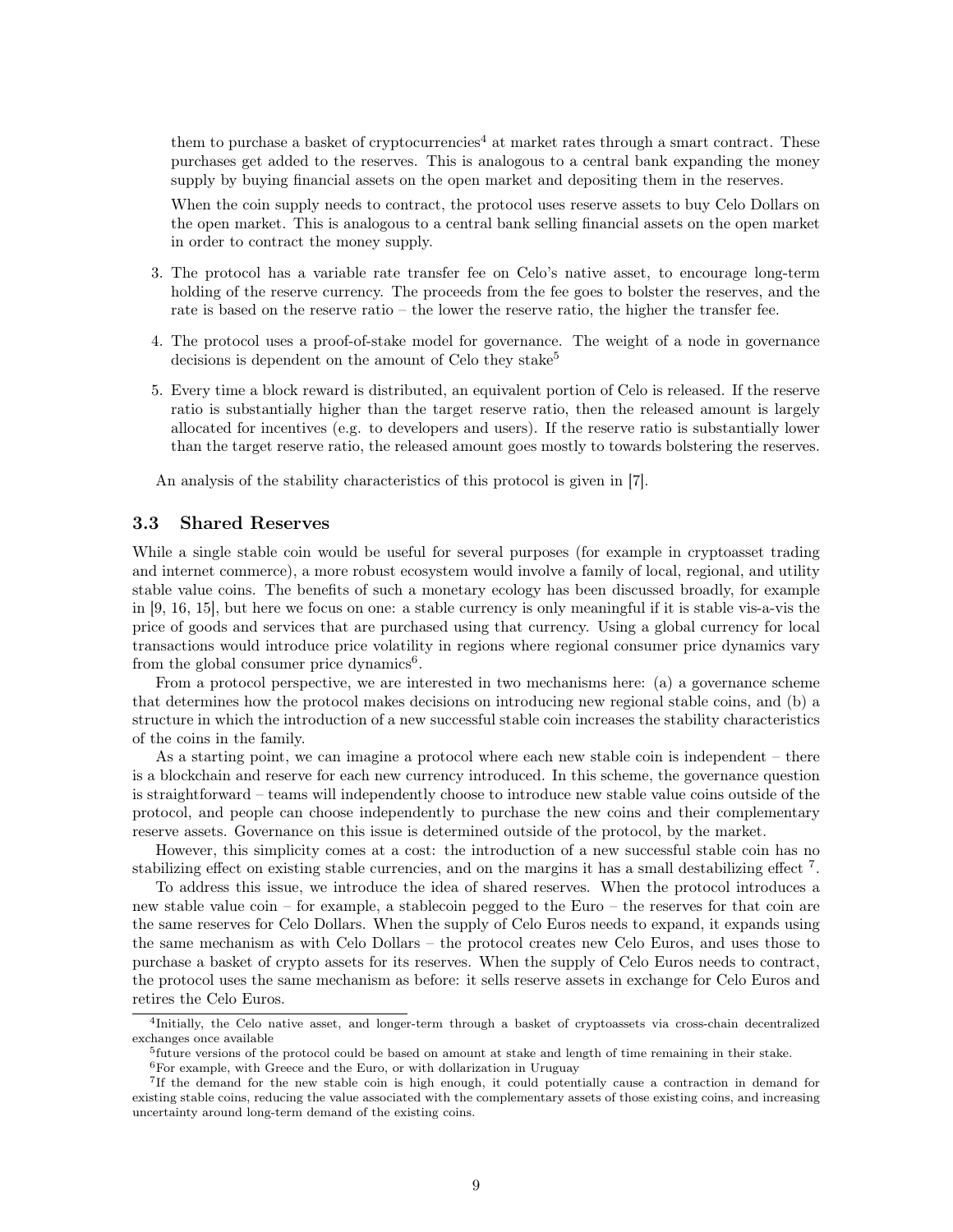The protocol can make this process more efficient in the following manner: before selling the reserves, it first looks to see if the supply of Celo Dollars needs to expand. If so, it creates Celo Dollars, exchanges them directly for Celo Euros at the prevailing exchange rate, and retires the Celo Euros. This is functionally equivalent to selling reserves in exchange for Celo Euros, retiring the Celo Euros, and then buying reserves in exchange for Celo Dollars; it just disintermediates the reserves. It only uses the reserves directly if the need for contraction of the Celo Euros is greater than the need for expansion of all the other stablecoins supported by the protocol.

A shared reserve system must come together with a thoughtful method of governing decisions on what new stable coins to introduce, and when to introduce them. If a new stablecoin is introduced that has negative utility to the ecosystem, it can have a marginal negative impact on the stability of the other currencies if the demand for that currency is high enough and volatile enough (for example, a celebrity vanity stablecoin early on), or if the coin decreases aggregate demand for other coins supported by the protocol (for example, the introduction of several duplicative regional currencies in the same region with no differentiating features, causing confusion). For this reason, it is useful to have a governance model that introduces a new stablecoin only if there is a widespread expectation that its introduction would increase the aggregate demand for the family of coins over the long run. We describe this governance model in Section [4.4.2.](#page-11-0)

It is useful to note that the shared reserve system does not require all new currencies to use the shared reserve. In fact, for local or functional currencies, there are several reasons why it would be useful to not engage in the shared-reserve model; we discuss these in Section [4.4.4.](#page-11-2) To support these currencies, we also allow for new stabilized assets to be created with their own reserve; we call this partitioned reserves. At a high level, the mechanism works in the same manner as the single stabilized asset case, except that a third party can create the asset and initiate the reserve for that asset. For the partitioned-reserve case, each reserve allocation is initialized at 25% Celo, 25% a local reserve currency, and the remainder the same allocations as the shared reserve.

### <span id="page-9-0"></span>3.4 Price Discovery and Mechanics of Reserve Asset Purchasing

The Celo protocol is implemented as a fork of Ethereum. The cost of computation in the Celo network is paid in Celo, just as Ether is used to pay for gas on the Ethereum network. Celo stable assets are implemented as the equivalent of ERC20 tokens. One difference between the Celo protocol and Ethereum is that while Ether itself is not compliant with the ERC20 token standard, Celo is. This allows a decentralized exchange, through smart contracts, between Celo stable value assets as well as Celo native asset, much like 0x [\[21\]](#page-13-4). This allows the automatic purchasing of reserves and distribution of coins without cross-chain decentralized exchanges.

To determine the price of Celo stable currencies, the protocol will use a Schelling-point scheme amongst stakeholders, with the weight of the a stakeholder's vote dependent on the amount of Celo at stake. One can imagine further augmenting the Schelling point scheme with price feeds from exchanges, as determined through a governance scheme.

# <span id="page-9-1"></span>4 Governance and Incentives

A primary incentive mechanism in the Celo protocol is the distribution of block rewards, which are allocated to the various contributors to the system – those who maintain the protocol (by selecting validators, validating transactions, verifying users, and participating in the Schelling-point price discovery mechanism), those who contribute to the robustness of the reserves, those who take on risk in the case that there is a contraction, those who use the protocol as their means of payment, those who invite others to use the protocol, and those who improve the protocol (by participating in governance, and by making technical contributions to the protocol). We describe these below.

## <span id="page-9-2"></span>4.1 Maintaining the System

The system uses a proof-of-stake mechanism for selecting the validator set and participating in governance decisions. Both validator election and governance decisions are made through a bonded-stake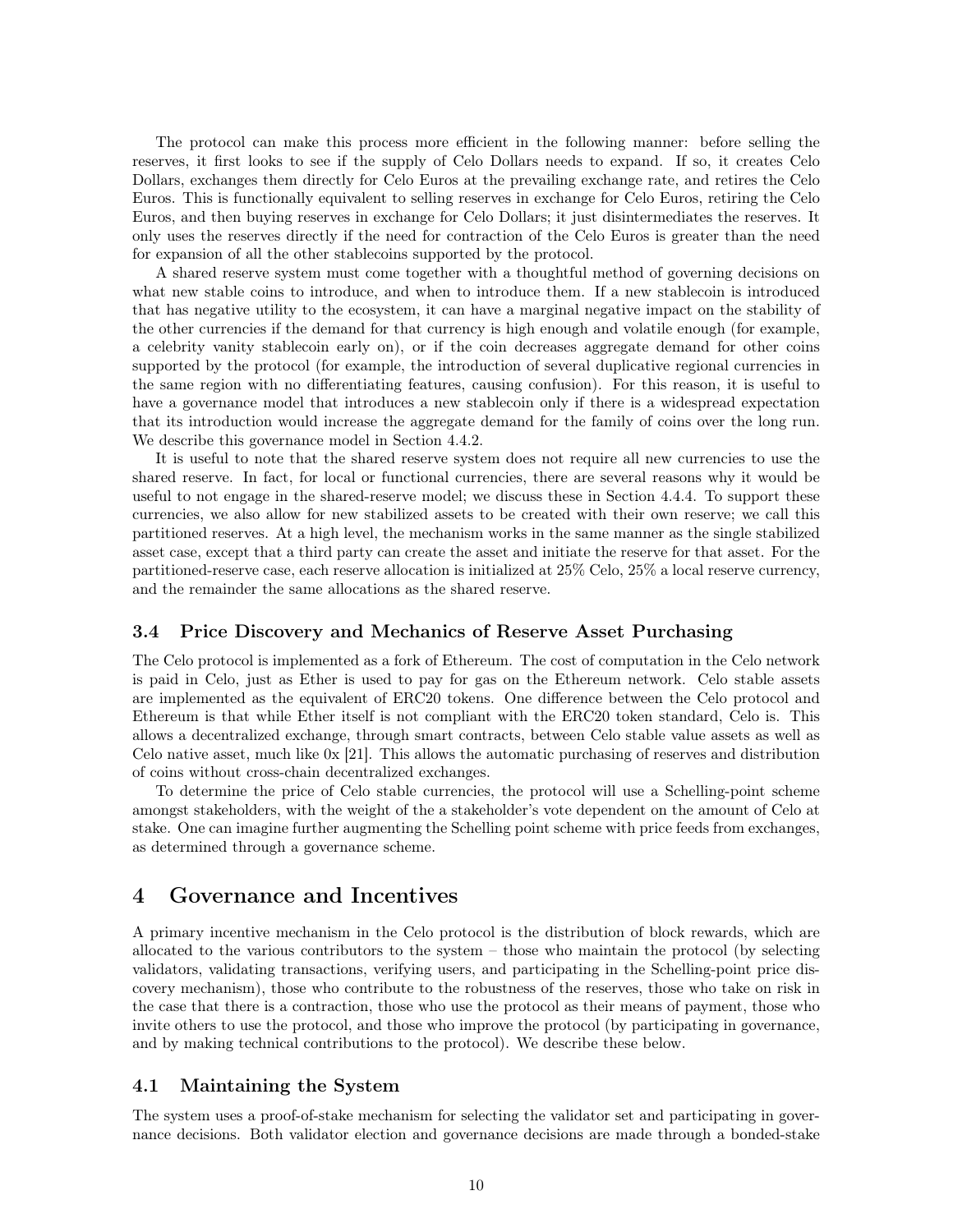weighted voting scheme. Any Celo holder may put up a bonded deposit, which involves locking Celo in a smart contract. Votes (for both validators and in governance) are weighted by the amount of Celo in the bonded deposit. Any locked Celo should continue to be locked up for a certain time period after voting, and in the future it would be helpful to weight voting by the length of time remaining in the lockup. This incentivizes long-term holding of the reserve currency and aligns governance decisions with long-term perspectives. Block rewards are distributed amongst those who participate in validator elections and governance decisions.

Users don't vote for validators directly. Instead, validators are expected to organize themselves into groups and account holders vote for these validator groups. Just as anybody in a democracy can create their own political party, or seek to get selected to represent a party in an election, any Celo user can create a validator group and add themselves to it, or ask an existing validator group to include them. Validator elections are held once every epoch, which corresponds to approximately once per day.

Validators, once elected, put up a slashable bonded deposit, participate in the consensus scheme, send verification messages, participate in the Schelling-point scheme for price discovery, and receive block rewards to cover their costs and as an incentive for their work to maintain the system.

## <span id="page-10-0"></span>4.2 Bolstering Reserves and Contracting Stable-Value Currency Supply when Needed

Celo holders, through their purchase, give the initial value to Celo's native asset and introduce other crypto assets into the reserves. Further, Celo holders bear some risk in the case of contracting supply or a dip in the reserves: transfer fees are imposed if the reserve ratio goes below the target reserve ratio, and the value of Celo may go down if there is a contraction in demand for Celo stable currencies. Celo holders may be rewarded for playing these roles in two ways: first, as there is greater demand for Celo stable currencies, there will be more protocol-directed purchases of Celo, increasing the demand for fixed supply. Second, if the reserve ratio is greater than the target reserve ratio, Celo holders are rewarded with a portion of the block rewards (provided that they are participating in consensus on transaction validation, sending verification messages when selected, and participating in Schellingpoint voting for price discovery). These rewards are paid in proportion to the amount of Celo at stake [8](#page-10-4) .

## <span id="page-10-1"></span>4.3 Increasing User Base and Usage of the System

Active users (people who use the payments protocol, participate in phone number validation through the mobile wallet, and maintain a nominal stake in Celo) are rewarded through block rewards. In effect, this reduces transaction fees for active users. (One can even imagine a scenario in which these block rewards are issued by waiving transaction fees for a certain number of transactions in the stable currency per unit time, implemented through part of the block reward going to paying transaction fees of users, set at a rate to ensure a certain transaction speed, and prioritized based on the amount of their stake.)

## <span id="page-10-2"></span>4.4 Improving the Protocol

And finally a continuously evolving protocol requires incentives, and a governance scheme, for improving the protocol.

### <span id="page-10-3"></span>4.4.1 Technical Improvements

For technical improvements to the protocol, anybody may put up a bonded deposit to make a technical proposal, with a proposed fee-for-implementation, on a regular cycle<sup>[9](#page-10-5)</sup>. Proposals will be voted on by long-term stakeholders, similar to the voting scheme with Dash's masternodes [\[8\]](#page-12-15), with their votes weighted by the amount of their stake and notice period. Funds that are not allocated in a particular cycle are added to the reserves.

<span id="page-10-4"></span><sup>8</sup>and in future versions of the protocol, the time remaining in the stake

<span id="page-10-5"></span><sup>9</sup>This mechanism can also be applied to other types of proposals, for example for marketing proposals.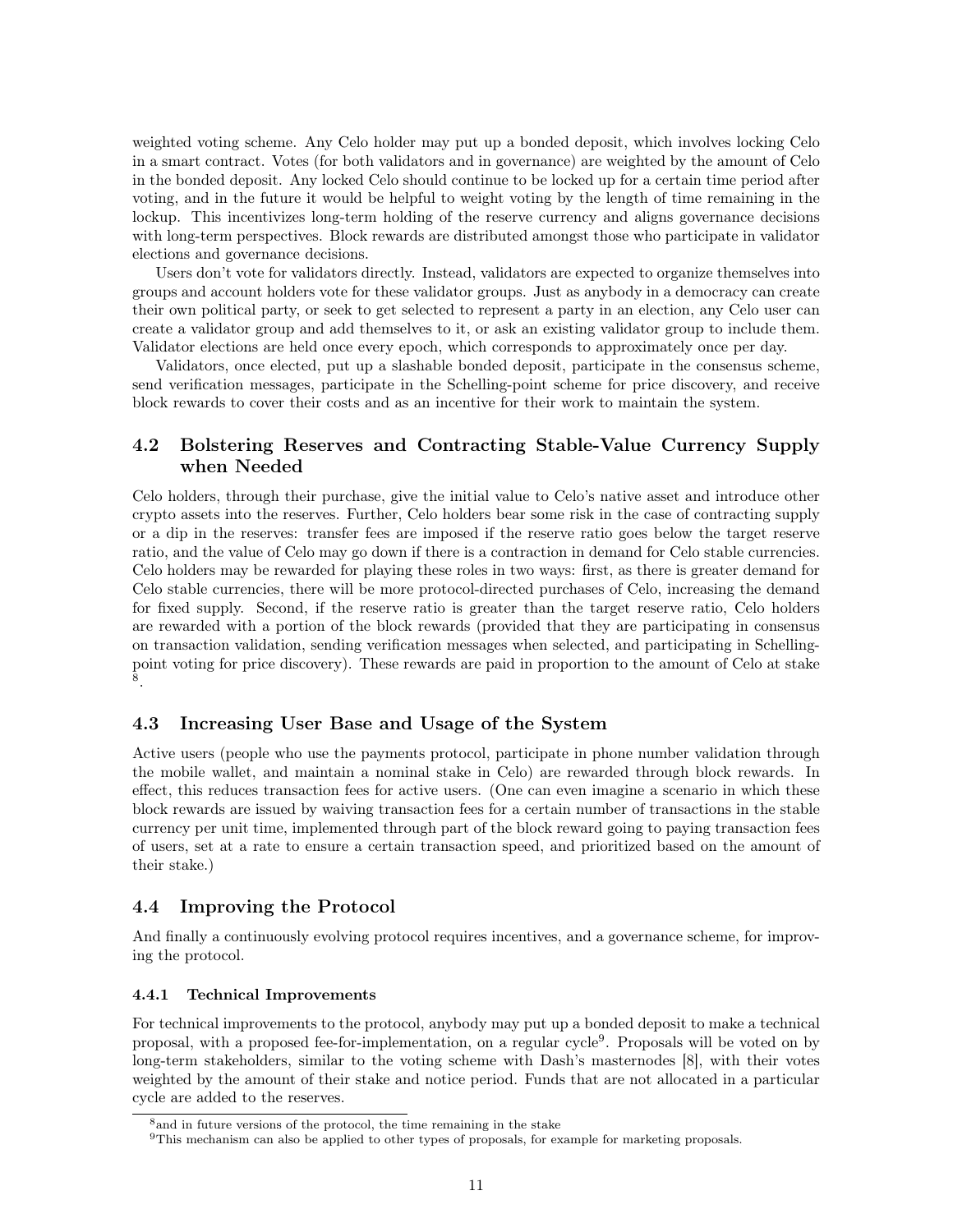#### <span id="page-11-0"></span>4.4.2 Introducing Regional Currencies and Broadening the Reserve Base

Over time, it would also improve the protocol to introduce more stable value currencies, and to broaden the reserve holdings. If new stable value currencies are introduced appropriately, they can increase the usefulness of the protocol, increase long-term growth in coin demand, and reduce aggregate demand volatility. And if new crypto-assets are chosen appropriately, they can decrease reserve volatility. Both of these have the effect of further stabilizing the coins supported by the protocol. The governance procedure for introducing these is similar to the governance around technical improvement.

At regular intervals, any Celo holder may stake a certain amount of Celo to make a proposal on introducing a new stable value currency (by specifying a peg). Long-term Celo holders vote in proportion to the amount of Celo they  $own<sup>10</sup>$  $own<sup>10</sup>$  $own<sup>10</sup>$ . If a certain vote threshold is passed, a new stablecoin is introduced on the shared reserve.

Similarly, any Celo holder may stake a certain amount of Celo to make a proposal on introducing a new crypto asset to the reserves (by specifying a suggested percentage of future reserve purchases to be allocated to that asset). Long-term Celo holders vote in proportion to the amount of Celo they have at stake<sup>[11](#page-11-4)</sup>. If a certain vote threshold is passed, then future purchases for the reserves will include the new crypto-asset with an allocation given by the median percentage of all votes (with the allocation of all other assets being diluted pro-rata).

The criteria by which these proposals should be evaluated is the extent to which they would increase in the long-term stability of the stable currencies. Introductions of crypto-assets to the reserves that increase the expected appreciation of reserves and decrease the volatility of the reserves would have positive benefits to the long-term coin stability. Introductions of new stable-value coins that increase long-term aggregate coin demand and decrease the possibility of an aggregate crash in coin demand also increase the stability characteristics of the coin.

#### <span id="page-11-1"></span>4.4.3 Futarchical Governance

It is possible that in the future, we introduce prediction markets as a supplemental form of governance – where prediction markets will also weigh in on whether a change in the composition of the reserves or the composition of stablecoin portfolio would increase or decrease long-term coin stability. It is even possible to have the prediction markets serve directly as the voting mechanism, in a futarchical governance paradigm [\[11\]](#page-12-16). This is a direction for future work.

#### <span id="page-11-2"></span>4.4.4 Partitioned Reserves

The introduction of a new local currency does not need to go through the governance process if it is not backed by the shared reserve. One can introduce a new local currency backed by its own reserve, with its own affiliated local reserve currency. In these cases, the default reserve would include in its reserve a basket of diversified crypto assets that can include Celo, the local reserve currency, Celo Dollars, and others.

Doing so opens many possibilities. First, these local protocols may choose to distribute some of the local reserve currency to all local inhabitants, effectively creating a social dividend that allows local residents to benefit from the increased adoption of a local currency.

These local protocols may also choose to implement the transfer fee in a different way; rather than having the transfer fee payable in the local reserve currency when the reserve ratio is low, they may choose to bolster the reserves by issuing the fee directly on the local stable currency, at regular intervals rather than just when the reserve ratio is lower than the target reserve ratio. This implementation of demurrage has the effect of bolstering the reserves and encouraging circulation of the local means-ofpayment currency, at the expense of giving people a moderate incentive to switch out of the currency when possible. Despite this drawback, the literature on demurrage (see, for example, [\[9,](#page-12-12) [15\]](#page-12-14)) suggests that more experiments with demurrage are useful.

And finally, as more assets get tokenized in the future, the partitioned reserve mechanism allows for the reserves to include real assets. This is helpful from a stability perspective, and also allows for

<span id="page-11-3"></span> $10$  and in future versions of the protocol, the amount of time remaining in their stake

<span id="page-11-4"></span><sup>11</sup>and in future versions of the protocol, the amount of time in their notice period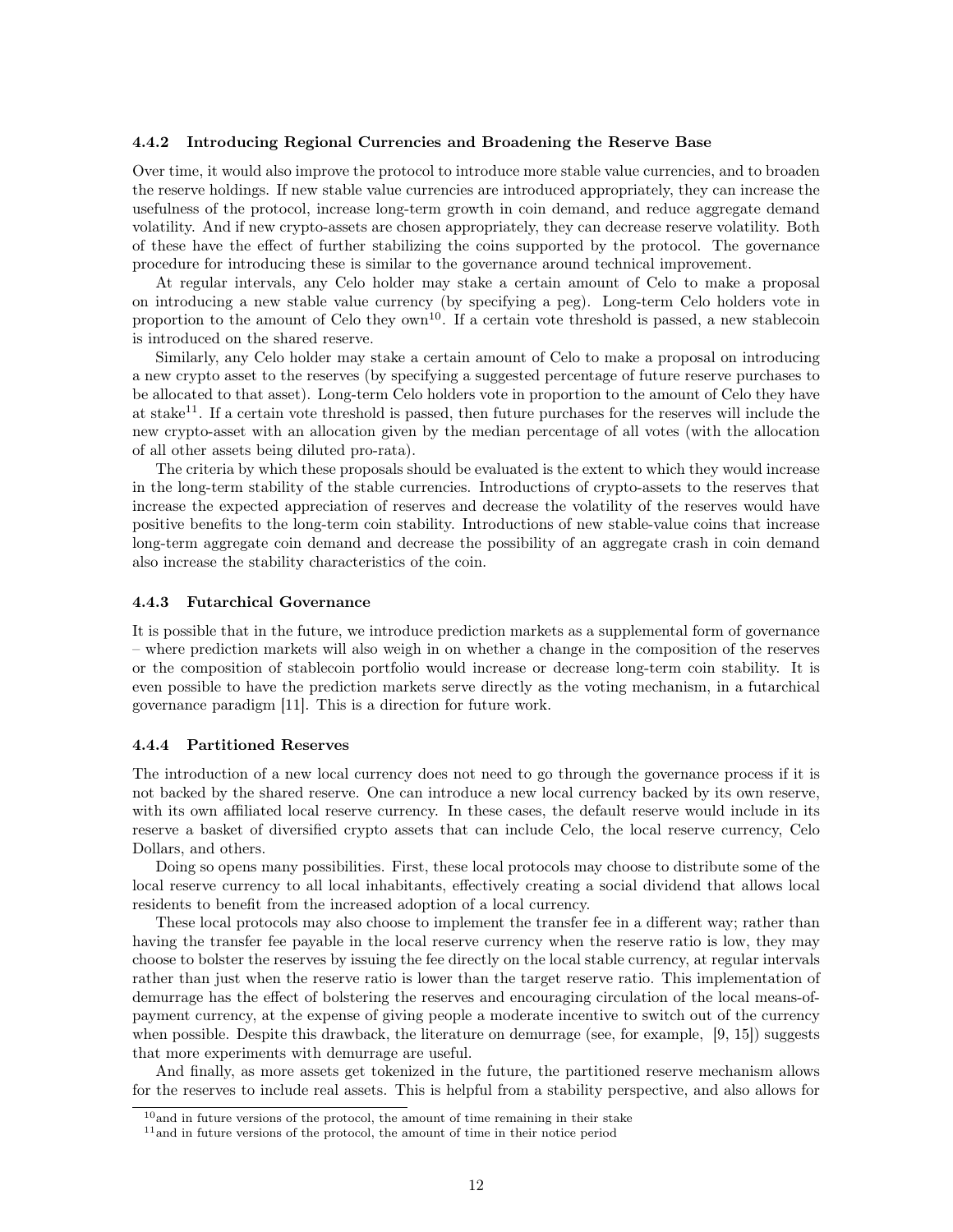natural-capital-backed means-of-payment currencies (for example, currencies backed by forestland), where the growth in demand for those currencies will increase the amount of natural capital backing them. For a detailed discussion of natural-capital-backed currencies, see [\[9\]](#page-12-12).

# <span id="page-12-0"></span>5 Conclusion

We have introduced a protocol for social payments, called the Celo protocol. The Celo protocol combines an address-based encryption protocol that allows a sender to use a phone number or email address directly as a public key, with a reserve-backed stabilization protocol to minimize volatility through an elastic supply rule. Together, these allow for a more seamless experience using cryptocurrencies as a means of payment. Further, they enable a monetary ecology that includes local and regional currencies, social dividends, demurrage-charged currencies, and in the future, natural-capital-backed currencies.

# References

- <span id="page-12-10"></span>[1] Nader Al-Naji, Josh Chen, and Lawrence Diao. Basis: A price-stable cryptocurrency with an algorithmic central bank. 2017.
- <span id="page-12-9"></span>[2] Ferdinando M Ametrano. Hayek money: The cryptocurrency price stability solution. 2016.
- <span id="page-12-6"></span>[3] Eli Ben Sasson et al. Scalable, transparent, and post-quantum secure computational integrity. 2017.
- <span id="page-12-1"></span>[4] Dan Boneh and Matt Franklin. Identity-based encryption from the weil pairing. In Advances in Cryptology—CRYPTO 2001, pages 213–229. Springer, 2001.
- <span id="page-12-7"></span>[5] Benedikt Bunz et al. Bulletproofs: Efficient range proofs for confidential transactions. 2017.
- <span id="page-12-2"></span>[6] Sanjit Chaterjee and Palash Sarkar. Identity-Based Encryption. Springer, 2011.
- <span id="page-12-11"></span>[7] Roman Croessman et al. An analysis of the stability characteristics of Celo. 2018.
- <span id="page-12-15"></span>[8] Evan Duffield and Daniel Diaz. Dash: A privacy-centric crypto-currency, 2014.
- <span id="page-12-12"></span>[9] Charles Eisenstein. Sacred economics: Money, gift, and society in the age of transition. North Atlantic Books, 2011.
- <span id="page-12-5"></span>[10] Shafi Goldwasser, Silvio Micali, and Charles Rackoff. Non-interactive zero-knowledge proof of knowledge and chosen ciphertext attack. 18:186–208, 1989.
- <span id="page-12-16"></span>[11] Robin Hanson. Futarchy: Vote values, but bet beliefs. 2000.
- <span id="page-12-3"></span>[12] Daira Hopwood, Sean Bowe, Taylor Hornby, and Nathan Wilcox. Zcash protocol specification, version 2018.0-beta-20. 2018.
- <span id="page-12-8"></span>[13] Sepandar Kamvar. Numerical Algorithms for Personalized Search in Self-Organizing Information Networks. Princeton University Press, 2009.
- <span id="page-12-4"></span>[14] Sepandar Kamvar, Mario Schlosser, and Hector Garcia-Molina. The eigentrust algorithm for reputation management in peer-to-peer network. In Proceedings of the 12th international conference on World Wide Web. ACM. ACM, 2003.
- <span id="page-12-14"></span>[15] Bernard A Lietaer. Mysterium Geld: Emotionale Bedeutung und Wirkungsweise eines Tabus. Riemann, 2000.
- <span id="page-12-13"></span>[16] Bernard A Lietaer. The future of money: A new way to create wealth, work and a wiser world. Century, 2001.